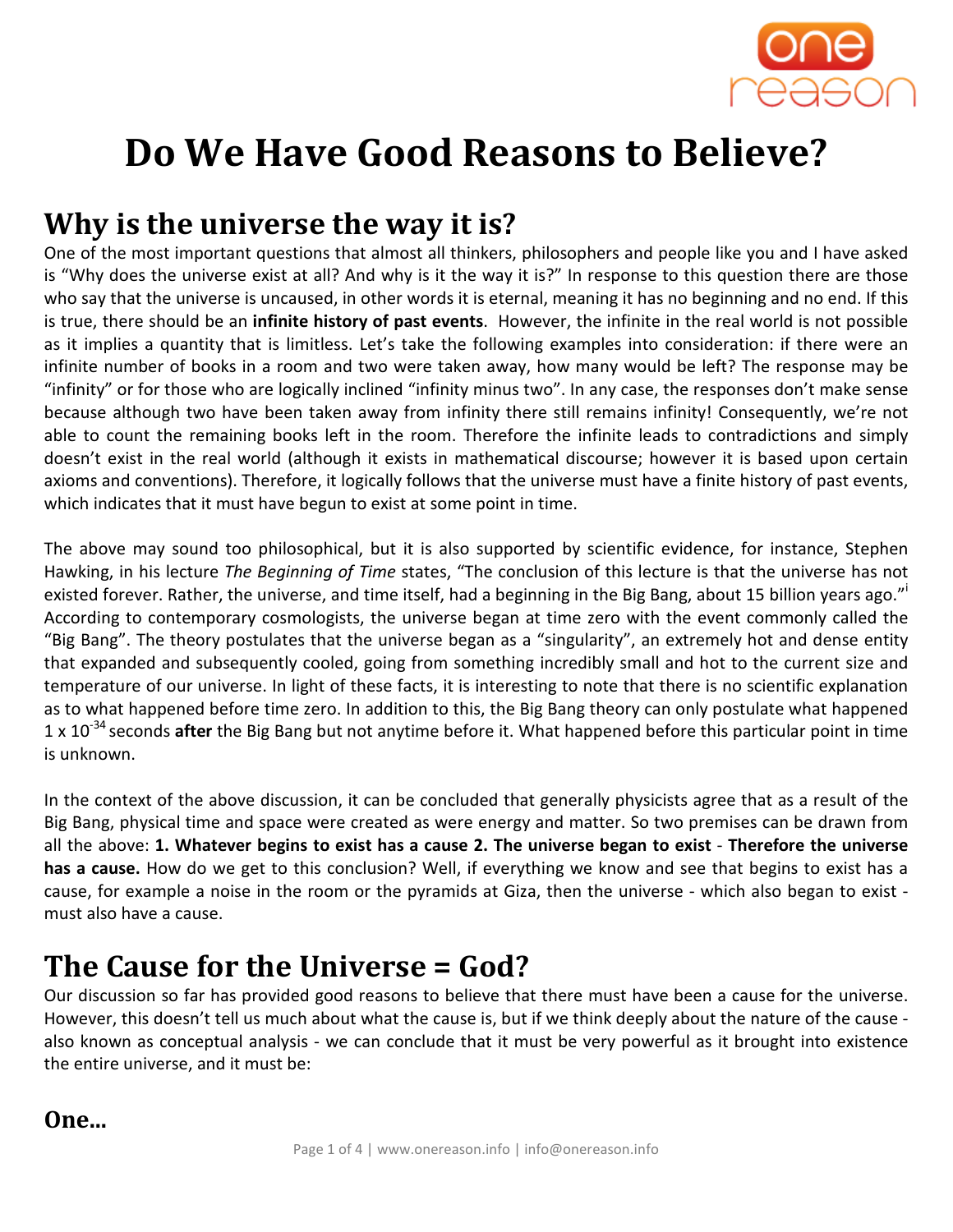

The cause for the universe must be a single cause for several reasons. An attractive argument to substantiate this claim includes the use of the rational principle called Occam's razor. This principle is commonly summarised as "the simplest explanation is the best explanation". In philosophical terms the principle enjoins that we should not multiply entities beyond necessity. What this basically means is that we should stick to explanations that do not create more questions than it answers. In the case of the cause for the universe we have no evidence to claim multiplicity, in other words more than one, and if we did it would create more questions than it answers.

#### Uncaused & Eternal...

This cause must also be uncaused due to the absurdity of an infinite regress, in other words an indefinite chain of causes. To illustrate this better, if the cause of the universe had a cause and that cause had a cause ad infinitum, then there wouldn't be a universe to talk about in the first place. For example, imagine if a Stock Trader on a trading floor at the Stock Exchange was not able to buy or sell his stocks or bonds before asking permission from the investor, and then this investor had to check with his, and this went on forever, would the Stock Trader ever buy or sell his stocks or bonds? The answer is no. In similar light, if we apply this to the universe we would have to posit an uncaused cause due to this rational necessity.

However, some philosophers and scientists claim that "why doesn't the cause be the universe itself?" and "why can't the cause stop at the universe?" Well, the problem with these claims is that they would imply the universe created itself, which is absurd because how can anything exist and not exist at the same time? Finally, it would be irrational to claim that whatever begins to exist causes itself!

#### Immaterial...

The cause has to be immaterial since it created everything. If you were to take any state of physical existence, you would come to the conclusion that, that state of physical existence owes itself to another state of physical existence. And that state of physical existence, owes itself to another state of physical existence. But you can't go back states of physical existences ad infinitum. There has to be a beginning to the entire state of physical existences. Therefore, the logical conclusion is that the origin of all creation has to be a non- physical state.

After thinking about the nature of the cause for the universe we come to the remarkable realisation that it has all the basic attributes of the traditional monotheistic God, namely that He is one, eternal and immaterial. But what reasons do we have to start claiming that a particular religion is true? This leads us to discuss the Qur'an, the book of the Muslims.

## The Qur'an

The Qur'an is no ordinary book. It has been described by many, who engage with the book, as an imposing text, but the way it imposes itself on the reader is not negative, rather it is positive. This is because it seeks to positively engage with your mind and your emotions, and it achieves this by asking profound questions, such as "So where are you people going? This is a message for all people; for those who wish to take the straight path."" and "Have they not thought about their own selves?"<sup>iii</sup>

However, the Qur'an doesn't stop there, it actually challenges the whole of mankind with regards to its divine authorship, it boldly states "If you have doubts about the revelation we have sent down to Our servant, then produce a single chapter like it – enlist whatever supporters you have other than God – if you truly think you can.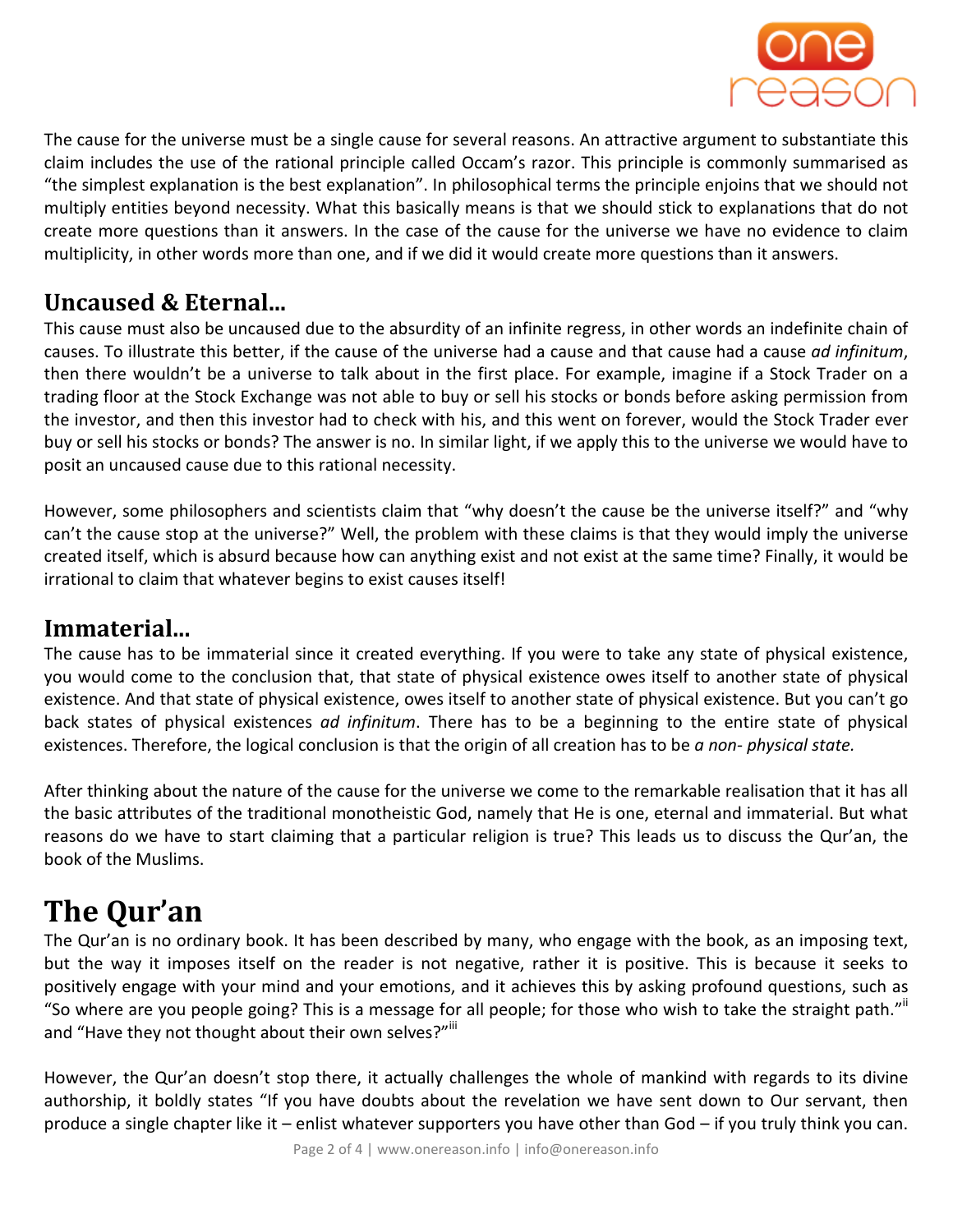

If you cannot do this – and you never will – then beware of the fire prepared for the disbelievers, whose fuel is men and stones."<sup>iv</sup>

This challenge refers to the various wonders in the Qur'an, even within its smallest chapter, that give us good reasons to believe it is from God. Some of these reasons are historical and scientific.

#### Historical...

There are many historical statements in the Qur'an that show us good reasons that it is from God. One of them is that the Qur'an is the only religious text to use different titles for the rulers of Egypt at different times. For instance while addressing the Egyptian ruler, at the time of Prophet Yusuf (Joseph), the word "Al-Malik" is used which refers to a king (note: that during the middle old kingdom Hyksos Asiatic families were governing Egypt and they did not use the title Pharaoh, as the Qur'an mentions "The King said, 'Bring him to me straight away!'"). "

In contrast, the ruler of Egypt at the time of the Prophet Musa (Moses) is referred to as Pharaoh, in Arabic "Firaown". This particular title began to be employed in the 14th century B.C., during the reign of Amenhotep IV. This is confirmed by the Encyclopaedia Britannica which states that the word Pharaoh was a title of respect used from the New Kingdom (beginning with the 18th dynasty; B.C. 1539-1292) until the 22nd dynasty (B.C. 945-730). So the Qur'an is historically accurate as the Prophet Yusuf lived at least 200 years before that time, and the word "King" was used for the Hyksos kings, not Pharaoh.

In light of this, how could have the Prophet Muhammad known such a minute historical detail? Especially when all the other religious texts, such as the Bible, just mention Pharaoh as a title for all times? Also, since people at the time of the revelation did not know this information and hieroglyphs were a dead language, what does this say about the authorship of the Qur'an? There is no naturalistic explanation.

#### Scientific...

The Qur'an always mentions nature as a sign for God's existence, power and majesty. Every time these are mentioned, they are expressed with a great accuracy, and they also give us information that could have never been known at the time of the Prophet Muhammad. One of these signs includes the function and structure of mountains. The Qur'an mentions that mountains have "peg" like structures and that they have been embedded into earth to stabilise it, a concept known in Geology as isostasy. The Qur'an mentions: "We placed firmly embedded mountains on the earth, so it would not move under them..."<sup>vi</sup> and "Have We not made the earth as a bed and the mountains its pegs?"<sup>vii</sup>

The Qur'an's eloquent renderings of the facts mentioned above are confirmed by modern science which only came to be understood by the end of the 20th Century. In the book Earth, by Dr. Frank Press, former president of the U.S. National Academy of Sciences, states that mountains are like stakes, and are buried deep under the surface of Earth.<sup>viii</sup>

With regards to the vital role of mountains, it was formerly understood that mountains were merely protrusions rising above the surface of Earth. However, scientists realised that this was not actually the case, and that the parts known as the mountain roots extended down as far as 10 to 15 times their own height. With these features,